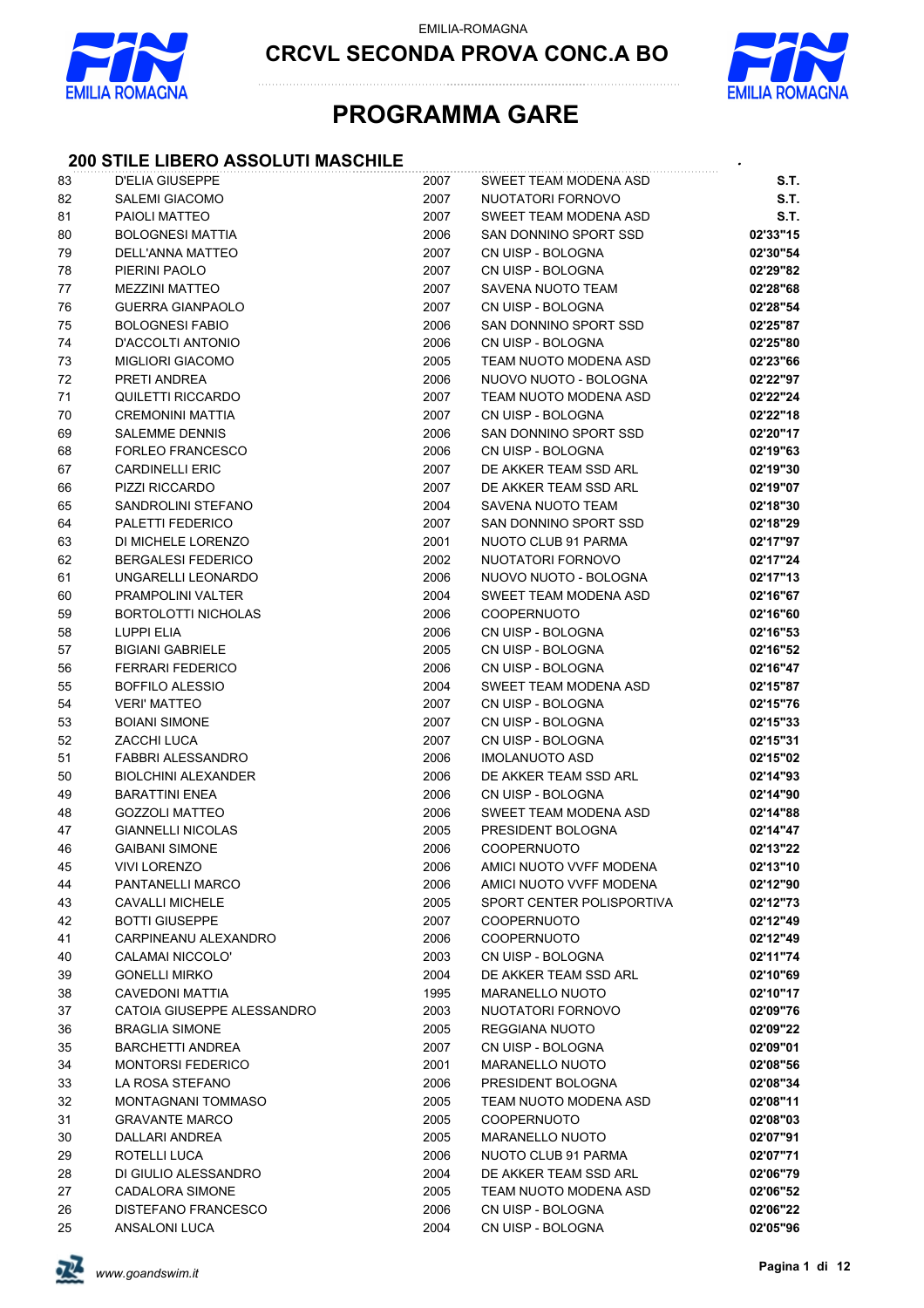



## **PROGRAMMA GARE**

| 24             | ROMAGNOLI MANUELE           | 2007 | CN UISP - BOLOGNA      | 02'05"90 |
|----------------|-----------------------------|------|------------------------|----------|
| 23             | <b>CESARANO ENRICO</b>      | 2002 | RECORD NUOTO CLUB - BO | 02'05"61 |
| 22             | <b>TAMARRI SIMONE</b>       | 2005 | CN UISP - BOLOGNA      | 02'04"64 |
| 21             | STOCCHETTI RICCARDO         | 2007 | REGGIANA NUOTO         | 02'04"51 |
| 20             | <b>ZANICHELLI GIANMARIA</b> | 2000 | NUOTATORI FORNOVO      | 02'04"21 |
| 19             | PISCOPO LUIGI               | 2006 | REGGIANA NUOTO         | 02'04"00 |
| 18             | <b>MOTTOLA ANTONELLO</b>    | 2005 | TEAM NUOTO MODENA ASD  | 02'03"90 |
| 17             | DIANINI NICOLO'             | 2005 | CN UISP - BOLOGNA      | 02'03"60 |
| 16             | <b>ASINARI LORENZO</b>      | 2000 | TEAM NUOTO MODENA ASD  | 02'01"49 |
| 15             | <b>ZIVERI MARCO</b>         | 2005 | <b>COOPERNUOTO</b>     | 02'00"94 |
| 14             | MACCAFERRI JACOPO           | 1998 | TEAM NUOTO MODENA ASD  | 02'00"91 |
| 13             | PARADISI ALESSANDRO         | 2004 | DE AKKER TEAM SSD ARL  | 02'00"69 |
| 12             | <b>SELLERI LORENZO</b>      | 2003 | CN UISP - BOLOGNA      | 02'00"53 |
| 11             | CASALINI EDOARDO            | 2005 | <b>REGGIANA NUOTO</b>  | 02'00"47 |
| 10             | <b>LUPO LORENZO</b>         | 2002 | REGGIANA NUOTO         | 01'59"95 |
| 9              | <b>SALA DAVIDE</b>          | 2003 | CN UISP - BOLOGNA      | 01'59"83 |
| 8              | <b>TOSCANO DANIELE</b>      | 2004 | <b>COOPERNUOTO</b>     | 01'59"82 |
| $\overline{7}$ | <b>MASCARINO LUCA</b>       | 2001 | DE AKKER TEAM SSD ARL  | 01'59"79 |
| 6              | PENSABENI GIULIO            | 2004 | SAVENA NUOTO TEAM      | 01'59"15 |
| 5              | PIZZI ALESSANDRO            | 2002 | CN UISP - BOLOGNA      | 01'58"57 |
| 4              | <b>DONELLI MATTEO</b>       | 2000 | <b>COOPERNUOTO</b>     | 01'57"05 |
| 3              | <b>GUIDI GIACOMO</b>        | 1999 | CN UISP - BOLOGNA      | 01'56"78 |
| $\overline{2}$ | <b>BEGHELLI GABRIELE</b>    | 2001 | CN UISP - BOLOGNA      | 01'56"27 |
| 1              | <b>PINCA LUCA</b>           | 2000 | DE AKKER TEAM SSD ARL  | 01'54"94 |

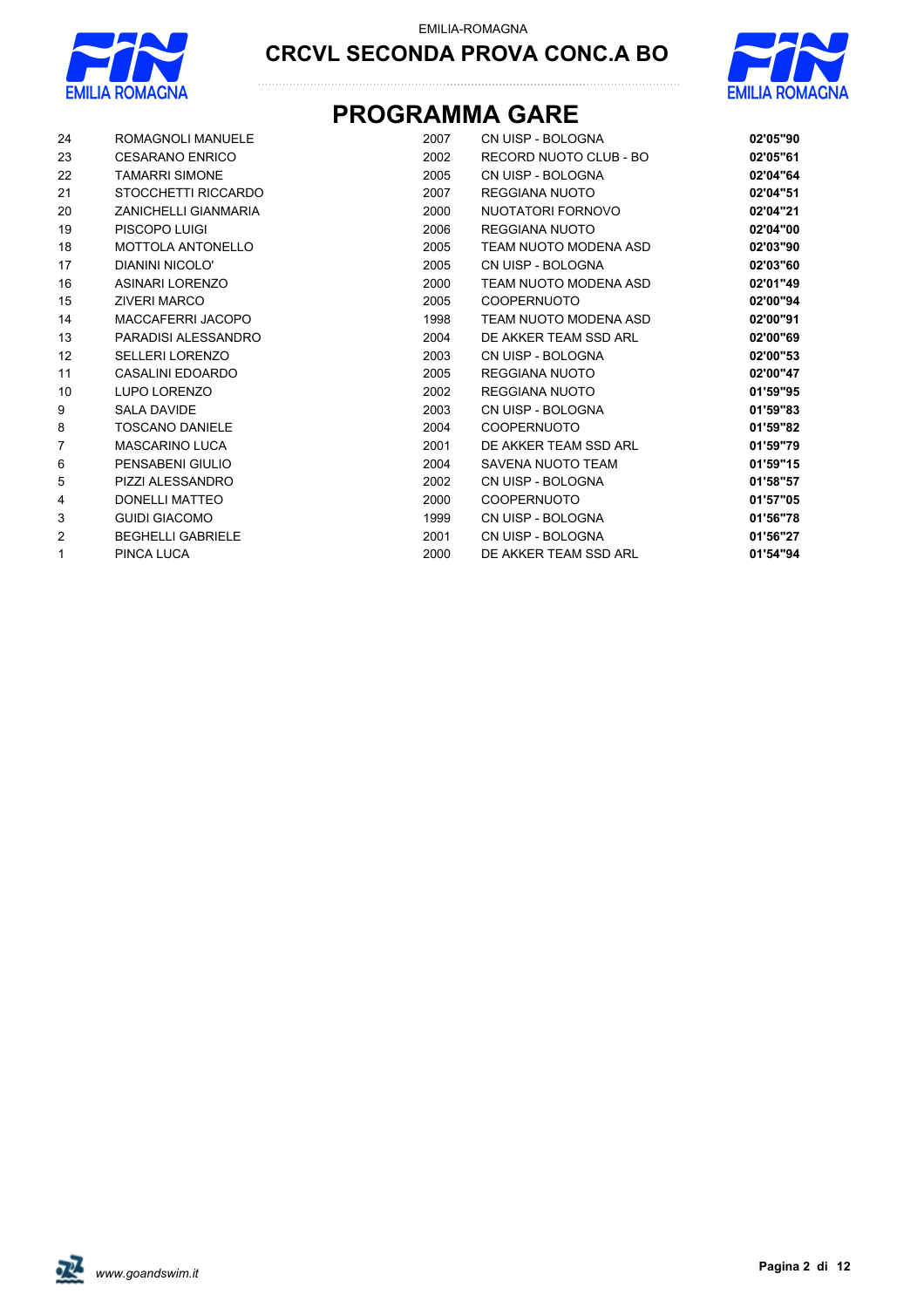

**CRCVL SECONDA PROVA CONC.A BO**



## **PROGRAMMA GARE**

### **100 DORSO ASSOLUTI MASCHILE** *.*

| 56             | SUBAZZOLI DIEGO              | 2007 | COOPERNUOTO             | 01'22"94 |
|----------------|------------------------------|------|-------------------------|----------|
| 55             | <b>MAROCCHI GIANFILIPPO</b>  | 2007 | <b>COOPERNUOTO</b>      | 01'19"09 |
| 54             | CAVALCA LEONARDO             | 2007 | SAN DONNINO SPORT SSD   | 01'18"09 |
| 53             | <b>MORA RICCARDO</b>         | 2006 | NUOTO CLUB 91 PARMA     | 01'17"97 |
| 52             | GOUDA SAID HESSAN KARIM      | 2004 | DE AKKER TEAM SSD ARL   | 01'16"61 |
| 51             | <b>XHAFA NICOLO'</b>         | 2007 | <b>IMOLANUOTO ASD</b>   | 01'15"95 |
| 50             | LUSETTI NICOLO'              | 2006 | REGGIANA NUOTO          | 01'14"93 |
| 49             | DALL'UOMO LEONARDO           | 2007 | CN UISP - BOLOGNA       | 01'14"88 |
| 48             | <b>GRILLO FRANCESCO</b>      | 2005 | CN UISP - BOLOGNA       | 01'14"67 |
| 47             | <b>GAMBARA ANDREA</b>        | 2004 | OLYMPIA BIBBIANO        | 01'14"48 |
| 46             | <b>ZANETTINI EMANUELE</b>    | 2006 | NUOTO CLUB 91 PARMA     | 01'14"28 |
| 45             | <b>FIORI ALESSANDRO</b>      | 2006 | <b>COOPERNUOTO</b>      | 01'12"97 |
| 44             | <b>BARANI LORENZO</b>        | 2006 | TEAM NUOTO MODENA ASD   | 01'12"43 |
| 43             | <b>SANTORO FILIPPO</b>       | 2006 | CN UISP - BOLOGNA       | 01'11"88 |
| 42             | <b>CECCHINI GIORGIO</b>      | 2007 | COOPERNUOTO             | 01'11"64 |
| 41             | PORCELLO FRANCO              | 2006 | <b>REGGIANA NUOTO</b>   | 01'11"62 |
| 40             | ROCCHETTA MARTINO            | 2006 | PRESIDENT BOLOGNA       | 01'11"29 |
| 39             | <b>LENA ANDREA</b>           | 2006 | <b>IMOLANUOTO ASD</b>   | 01'10"10 |
| 38             | <b>CESARO ANDREA</b>         | 2003 | RECORD NUOTO CLUB - BO  | 01'09"86 |
| 37             | ROMEGGIO ALESSIO             | 2007 | CN UISP - BOLOGNA       | 01'09"81 |
| 36             | <b>MANFREDI SEBASTIAN</b>    | 2007 | <b>REGGIANA NUOTO</b>   | 01'09"22 |
| 35             | <b>GOLINELLI ALESSANDRO</b>  | 2007 | <b>IMOLANUOTO ASD</b>   | 01'08"75 |
| 34             | <b>MARCHESINI TOMMASO</b>    | 2006 | <b>IMOLANUOTO ASD</b>   | 01'08"72 |
| 33             | <b>BORSARI NICCOLO'</b>      | 2007 | PRESIDENT BOLOGNA       | 01'08"41 |
| 32             | <b>SWENNEN LIAM</b>          | 2006 | DE AKKER TEAM SSD ARL   | 01'08"38 |
| 31             | DALLAGLIO LUCA               | 2006 | <b>COOPERNUOTO</b>      | 01'08"30 |
| 30             | ROMAGNOLI MATTIA             | 2006 | CN UISP - BOLOGNA       | 01'08"28 |
| 29             | <b>MUTO FABIO GIANFRANCO</b> | 2006 | <b>COOPERNUOTO</b>      | 01'08"27 |
| 28             | CAVINA GIACOMO               | 2006 | CN UISP - BOLOGNA       | 01'08"21 |
| 27             | <b>FANCINELLI ALEX</b>       | 2007 | AMICI NUOTO VVFF MODENA | 01'07"53 |
| 26             | <b>CANALI RICCARDO</b>       | 2005 | <b>COOPERNUOTO</b>      | 01'07"22 |
| 25             | PANZANI ALESSANDRO           | 2005 | TEAM NUOTO MODENA ASD   | 01'07"00 |
| 24             | <b>SCIANNA CRISTIAN</b>      | 2005 | <b>ERRENUOTOFIDENZA</b> | 01'06"98 |
| 23             | <b>MANDACHE EDUARD</b>       | 2007 | DE AKKER TEAM SSD ARL   | 01'06"58 |
| 22             | ROLLI DARIO                  | 2006 | DE AKKER TEAM SSD ARL   | 01'06"53 |
| 21             | <b>BARTOLACELLI RICCARDO</b> | 2007 | <b>MARANELLO NUOTO</b>  | 01'06"48 |
| 20             | DAVOLIO NICHOLAS             | 2005 | <b>COOPERNUOTO</b>      | 01'05"62 |
| 19             | <b>TAGLIATTI NICHOLAS</b>    | 2006 | DE AKKER TEAM SSD ARL   | 01'05"54 |
| 18             | <b>BOMBARDA SIMONE</b>       | 2006 | DE AKKER TEAM SSD ARL   | 01'04"81 |
| 17             | <b>SERRA MATTEO</b>          | 2004 | CN UISP - BOLOGNA       | 01'04"79 |
| 16             | <b>COSTA FEDERICO</b>        | 2004 | CN UISP - BOLOGNA       | 01'04"34 |
| 15             | <b>VARINI SAMUELE</b>        | 2005 | CN UISP - BOLOGNA       | 01'04"01 |
| 14             | <b>SAVIGNI MATTEO</b>        | 2006 | DE AKKER TEAM SSD ARL   | 01'04"01 |
| 13             | REBECCHI RICCARDO            | 2004 | DE AKKER TEAM SSD ARL   | 01'03"83 |
| 12             | <b>CUDIA RICCARDO</b>        | 2001 | CN UISP - BOLOGNA       | 01'03"14 |
| 11             | PINCA PIETRO                 | 2004 | DE AKKER TEAM SSD ARL   | 01'03"13 |
| 10             | BAYUMI KARIM                 | 2004 | CN UISP - BOLOGNA       | 01'02"13 |
| 9              | <b>GOZZOLI SIMONE</b>        | 2002 | TEAM NUOTO MODENA ASD   | 01'01"94 |
| 8              | <b>CONTE MATTEO</b>          | 2002 | CN UISP - BOLOGNA       | 01'01"84 |
| $\overline{7}$ | <b>GADIGNANI MATTEO</b>      | 2003 | CN UISP - BOLOGNA       | 01'00"64 |
| 6              | <b>BRUSA FRANCESCO</b>       | 2001 | CN UISP - BOLOGNA       | 01'00"23 |
| 5              | <b>BERTOLDI MATTEO</b>       | 1997 | DE AKKER TEAM SSD ARL   | 00'59"74 |
| 4              | PELIZZARDI LUCA              | 2003 | NUOVO NUOTO - BOLOGNA   | 00'58"61 |
| 3              | <b>FILICE LORENZO</b>        | 2000 | NUOTO CLUB 91 PARMA     | 00'58"22 |
| 2              | LUPI SAMUELE                 | 2001 | DE AKKER TEAM SSD ARL   | 00'57"67 |
| 1              | <b>CINQUINO MATTEO</b>       | 1997 | DE AKKER TEAM SSD ARL   | 00'57"49 |
|                |                              |      |                         |          |

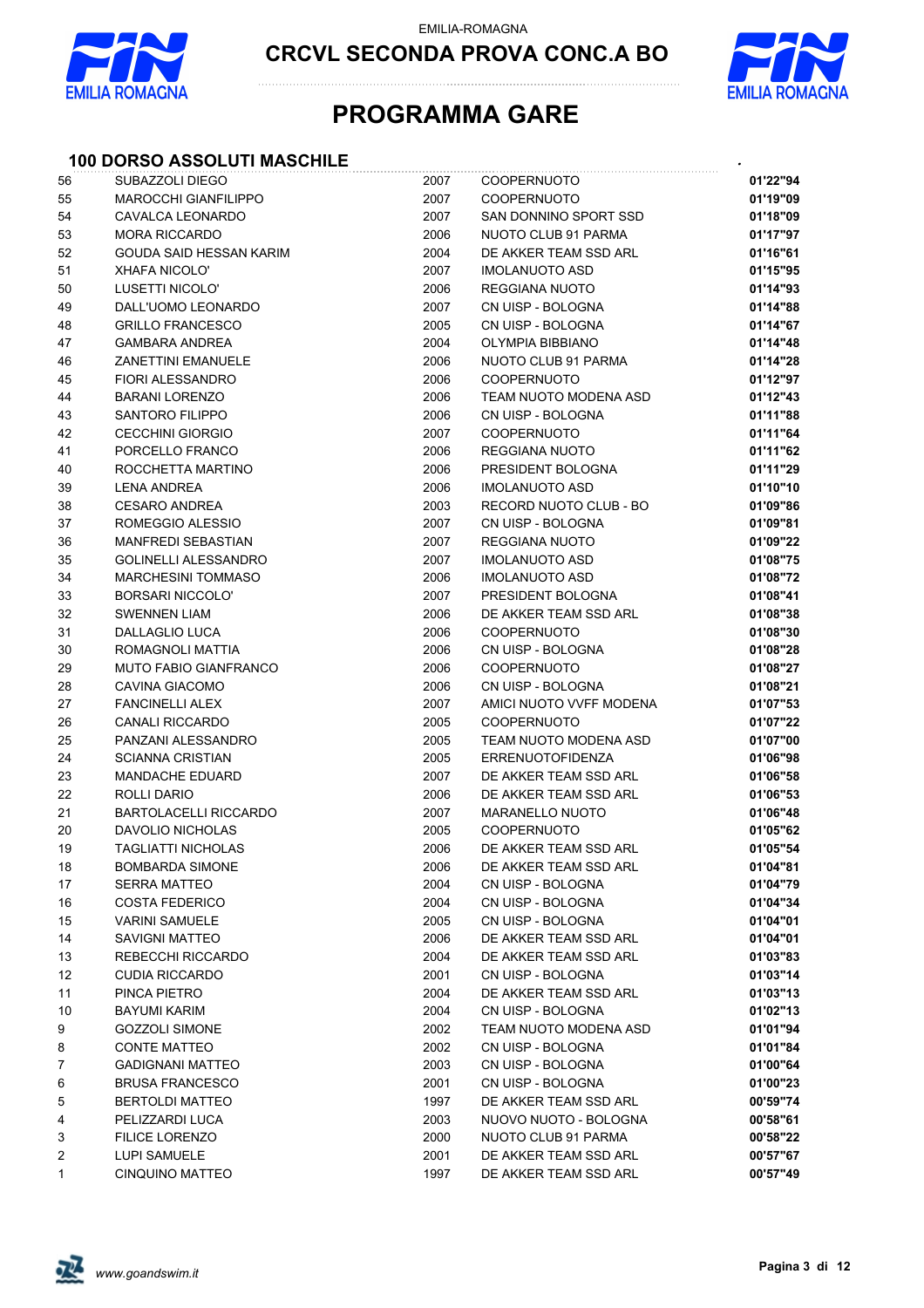

**CRCVL SECONDA PROVA CONC.A BO**



## **PROGRAMMA GARE**

### **50 RANA ASSOLUTI MASCHILE** *.*

| 24             | <b>BONDARI NICHITA</b>                | 2003 | CN UISP - BOLOGNA        | 00'35"87 |
|----------------|---------------------------------------|------|--------------------------|----------|
| 23             | SAVVIDES ALEXANDER THOMAS             | 2003 | <b>ERRENUOTOFIDENZA</b>  | 00'34"17 |
| 22             | <b>LENZI SAMUELE</b>                  | 2004 | CN UISP - BOLOGNA        | 00'33"76 |
| 21             | <b>OLIVIERI DAVIDE</b>                | 2004 | <b>COOPERNUOTO</b>       | 00'33"36 |
| 20             | <b>RUBINI RICCARDO</b>                | 2004 | NUOTO CL.AZZURRA 91 - BO | 00'33"33 |
| 19             | <b>TESTI KYLE</b>                     | 2003 | RECORD NUOTO CLUB - BO   | 00'33"19 |
| 18             | PELIZZARDI LUCA                       | 2003 | NUOVO NUOTO - BOLOGNA    | 00'33"16 |
| 17             | <b>BAROZZI LUCA MARIA</b>             | 2003 | RECORD NUOTO CLUB - BO   | 00'32"81 |
| 16             | <b>CAMPIONI MATTEO</b>                | 2003 | DE AKKER TEAM SSD ARL    | 00'32"79 |
| 15             | <b>BONI LUCA</b>                      | 2004 | DE AKKER TEAM SSD ARL    | 00'32"72 |
| 14             | <b>SWENNEN MANUEL</b>                 | 2004 | DE AKKER TEAM SSD ARL    | 00'32"59 |
| 13             | LECCE NICCOLO'                        | 2001 | NUOTO CLUB 91 PARMA      | 00'32"54 |
| 12             | <b>GARBELLINI ANDREA</b>              | 2004 | DE AKKER TEAM SSD ARL    | 00'32"42 |
| 11             | <b>BACCARANI FILIPPO</b>              | 2004 | <b>COOPERNUOTO</b>       | 00'32"15 |
| 10             | DALMONTE THOMAS                       | 2002 | CN UISP - BOLOGNA        | 00'31"93 |
| 9              | TOCCARELLI MATTEO                     | 2003 | RECORD NUOTO CLUB - BO   | 00'31"80 |
| 8              | MARCOVECCHIO NICOLAS                  | 2003 | CN UISP - BOLOGNA        | 00'31"19 |
| $\overline{7}$ | MONTELEONE LORENZO                    | 2000 | <b>REGGIANA NUOTO</b>    | 00'29"86 |
| 6              | MALATESTA LEPROTTI LEONARDO           | 2000 | CN UISP - BOLOGNA        | 00'29"81 |
| 5              | <b>IOTTI GIANFRANCO</b>               | 2001 | REGGIANA NUOTO           | 00'29"79 |
| 4              | DELLAROLE ANDREA                      | 1999 | DE AKKER TEAM SSD ARL    | 00'29"40 |
| 3              | <b>BARAVELLI TOMMASO</b>              | 2001 | NUOTO CL.AZZURRA 91 - BO | 00'29"02 |
| 2              | <b>MAZZONI GIOVANNI</b>               | 1999 | NUOTO CL.AZZURRA 91 - BO | 00'28"99 |
| 1              | CASNA ZACCARIA                        | 1995 | CN UISP - BOLOGNA        | 00'27"80 |
|                | <b>200 FARFALLA ASSOLUTI MASCHILE</b> |      |                          |          |
| 26             | PRENGA VALTER                         | 2007 | PRESIDENT BOLOGNA        | S.T.     |
| 25             | <b>BERGALESI FEDERICO</b>             | 2002 | NUOTATORI FORNOVO        | 02'50"74 |
| 24             | <b>GRASSELLI MANUEL JOSEBA</b>        | 2006 | REGGIANA NUOTO           | 02'47"47 |
| 23             | BORGHESE EDOARDO GABRIELE             | 2007 | NUOVO NUOTO - BOLOGNA    | 02'46"41 |
| 22             | <b>NALDI FRANCESCO</b>                | 2007 | DE AKKER TEAM SSD ARL    | 02'40"69 |
| 21             | <b>TROCINO MARCO</b>                  | 2007 | <b>COOPERNUOTO</b>       | 02'37"20 |
| 20             | <b>NEGRI RICCARDO</b>                 | 2007 | SWEET TEAM MODENA ASD    | 02'32"23 |
| 19             | <b>SEGURINI MICHELE</b>               | 2006 | DE AKKER TEAM SSD ARL    | 02'30"82 |
| 18             | <b>MAGNANI ALESSANDRO</b>             | 2006 | <b>COOPERNUOTO</b>       | 02'28"30 |
| 17             | <b>TARANTINO CRISTIANO</b>            | 2005 | CN UISP - BOLOGNA        | 02'27"91 |
| 16             | <b>VILASI DEMETRIO</b>                | 2004 | DE AKKER TEAM SSD ARL    | 02'26"28 |
| 15             | UNGARELLI LEONARDO                    | 2006 | NUOVO NUOTO - BOLOGNA    | 02'25"82 |
| 14             | STOCCHETTI RICCARDO                   | 2007 | REGGIANA NUOTO           | 02'23"01 |
| 13             | <b>MANDATO ANDREA</b>                 | 2004 | DE AKKER TEAM SSD ARL    | 02'23"00 |
| 12             | DI MARCO NICCOLO'                     | 2006 | SAVENA NUOTO TEAM        | 02'22"62 |
| 11             | COCCI FRANCESCO LUCIANO               | 2002 | NUOVO NUOTO - BOLOGNA    | 02'22"14 |
| 10             | <b>FURLOTTI FEDERICO</b>              | 2003 | <b>ERRENUOTOFIDENZA</b>  | 02'14"15 |
| 9              | DOSE DENIS                            | 2001 | DE AKKER TEAM SSD ARL    | 02'14"00 |
| 8              | DONELLI MATTEO                        | 2000 | <b>COOPERNUOTO</b>       | 02'13"88 |
| 7              | <b>BENASSI MARCO</b>                  | 2004 | <b>COOPERNUOTO</b>       | 02'13"56 |
| 6              | <b>VERACE GAETANO</b>                 | 2004 | REGGIANA NUOTO           | 02'13"54 |
| 5              | <b>CESARI GIORGIO</b>                 | 1999 | CN UISP - BOLOGNA        | 02'12"97 |
| 4              | <b>GUERZONI LORENZO</b>               | 2000 | <b>MARANELLO NUOTO</b>   | 02'11"91 |
| 3              | COLLINA MATTEO                        | 2003 | CN UISP - BOLOGNA        | 02'11"67 |
| 2              | ZANNI NICOLO'                         | 2005 | REGGIANA NUOTO           | 02'11"56 |
| 1              | <b>CHIARINI MIRCO</b>                 | 2001 | CN UISP - BOLOGNA        | 02'06"18 |

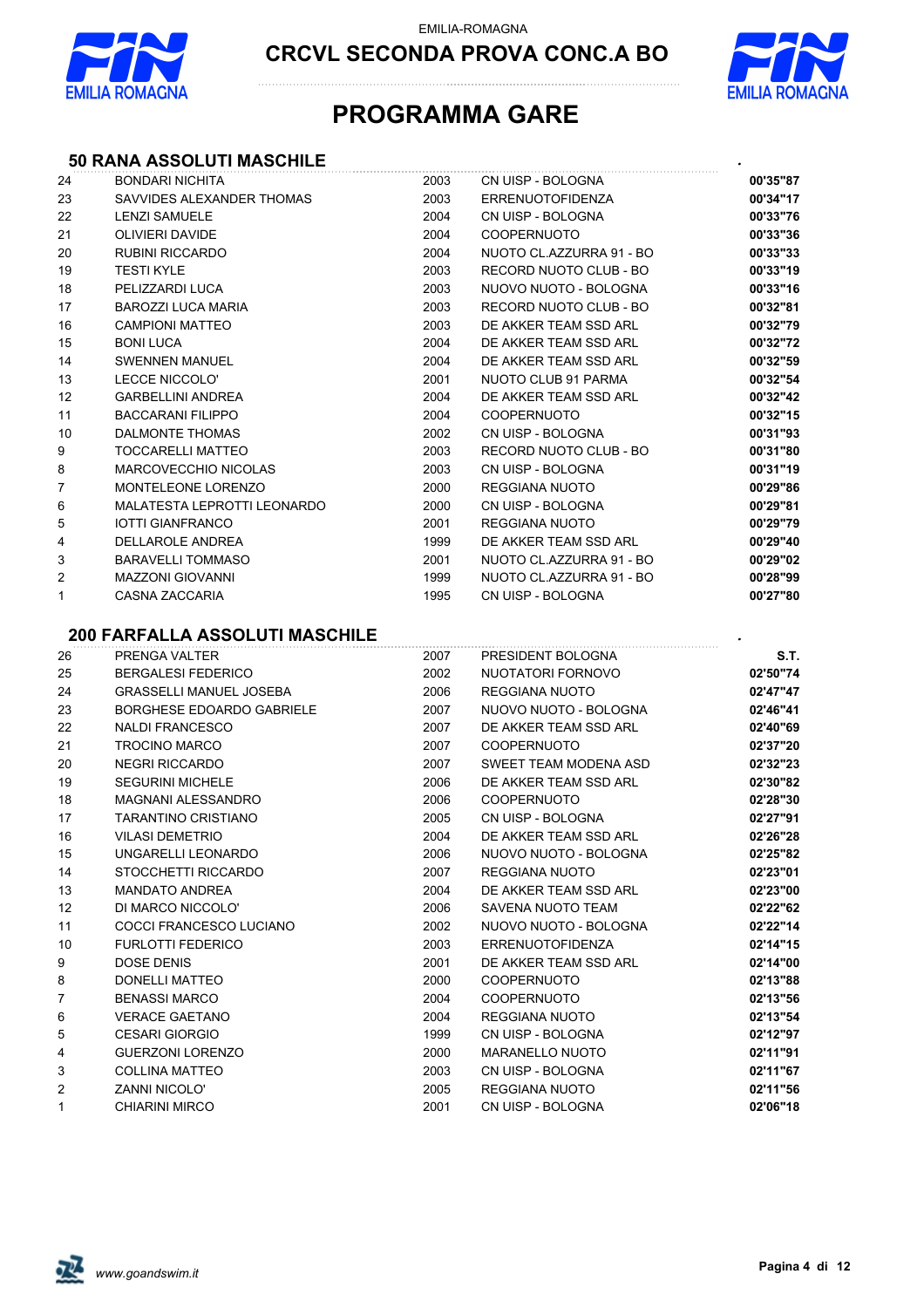

**CRCVL SECONDA PROVA CONC.A BO**



## **PROGRAMMA GARE**

#### **200 MISTI ASSOLUTI MASCHILE** *.*

| 33 | SECAREANU MAXIMILIAN                      | 2005 | <b>ERRENUOTOFIDENZA</b>   | 02'38"46 |
|----|-------------------------------------------|------|---------------------------|----------|
| 32 | <b>SALONE GAETANO</b>                     | 2007 | CN UISP - BOLOGNA         | 02'38"24 |
| 31 | <b>ZAMBELLI GIOSUE'</b>                   | 2007 | PRESIDENT BOLOGNA         | 02'36"92 |
| 30 | <b>MARUSI IACOPO</b>                      | 2006 | <b>ERRENUOTOFIDENZA</b>   | 02'36"71 |
| 29 | <b>MUTO FABIO GIANFRANCO</b>              | 2006 | <b>COOPERNUOTO</b>        | 02'35"78 |
| 28 | <b>MONTORSI FEDERICO</b>                  | 2001 | <b>MARANELLO NUOTO</b>    | 02'34"00 |
| 27 | <b>GUALDI GABRIELE</b>                    | 2006 | <b>COOPERNUOTO</b>        | 02'33"61 |
| 26 | <b>BERSANETTI THOMAS</b>                  | 2006 | DE AKKER TEAM SSD ARL     | 02'33"04 |
| 25 | <b>BERNATSKYY MAKS</b>                    | 2006 | DE AKKER TEAM SSD ARL     | 02'31"91 |
| 24 | <b>FANTUZZI GABRIELE</b>                  | 2004 | <b>MARANELLO NUOTO</b>    | 02'30"73 |
| 23 | <b>CANALI RICCARDO</b>                    | 2005 | <b>COOPERNUOTO</b>        | 02'29"98 |
| 22 | <b>CECCHI TIZIANO</b>                     | 2007 | REGGIANA NUOTO            | 02'29"76 |
| 21 | CARPINEANU ALEXANDRO                      | 2006 | <b>COOPERNUOTO</b>        | 02'28"04 |
| 20 | <b>FRANCIA CRISTIAN</b>                   | 2006 | CN UISP - BOLOGNA         | 02'27"14 |
| 19 | <b>GAVIOLI GIACOMO</b>                    | 2004 | TEAM NUOTO MODENA ASD     | 02'26"94 |
| 18 | <b>ZOLDAN ANDREA</b>                      | 2007 | CN UISP - BOLOGNA         | 02'25"47 |
| 17 | ZANICHELLI GIANMARIA                      | 2000 | NUOTATORI FORNOVO         | 02'23"82 |
| 16 | <b>FICARELLI SIMONE</b>                   | 2006 | <b>REGGIANA NUOTO</b>     | 02'22"52 |
| 15 | <b>TOSI MATTIA</b>                        | 2002 | TEAM NUOTO MODENA ASD     | 02'21"60 |
| 14 | ARMAROLI RICCARDO                         | 2005 | DE AKKER TEAM SSD ARL     | 02'21"39 |
| 13 | <b>ZOTO JURGEN LAMKE</b>                  | 2003 | NUOVO NUOTO - BOLOGNA     | 02'19"95 |
| 12 | <b>BECCARIA SIMONE</b>                    | 1999 | CN UISP - BOLOGNA         | 02'19"46 |
| 11 | CAFFARRI FILIPPO                          | 2005 | REGGIANA NUOTO            | 02'19"16 |
| 10 | SITA' RICCARDO                            | 2004 | DE AKKER TEAM SSD ARL     | 02'19"09 |
| 9  | PIVETTI LEONARDO                          | 2005 | CN UISP - BOLOGNA         | 02'18"42 |
| 8  | LOMBARDI BRYAN                            | 2005 | DE AKKER TEAM SSD ARL     | 02'16"03 |
| 7  | <b>FILICE LORENZO</b>                     | 2000 | NUOTO CLUB 91 PARMA       | 02'15"00 |
| 6  | <b>MONARI RICCARDO</b>                    | 2005 | CN UISP - BOLOGNA         | 02'13"70 |
| 5  | <b>VALSECCHI EDOARDO</b>                  | 1997 | NUOTO CL.AZZURRA 91 - BO  | 02'11"32 |
| 4  | PELUSO LEONARDO                           | 2004 | NUOTO CL.AZZURRA 91 - BO  | 02'11"27 |
| 3  | <b>MASCARINO LUCA</b>                     | 2001 | DE AKKER TEAM SSD ARL     | 02'08"94 |
| 2  | <b>ZAMPESE MATTEO</b>                     | 1996 | NUOTO CL.AZZURRA 91 - BO  | 02'04"81 |
| 1  | BONDAVALLI MATTIA                         | 1996 | DE AKKER TEAM SSD ARL     | 02'03"29 |
|    | <b>800 STILE LIBERO ASSOLUTI MASCHILE</b> |      |                           |          |
| 21 | <b>MACCARI EDOARDO</b>                    | 2006 | <b>ERRENUOTOFIDENZA</b>   | S.T.     |
| 20 | <b>RESTA GIANMARCO</b>                    | 2007 | SPORT CENTER POLISPORTIVA | S.T.     |
| 19 | PARABOSCHI EDOARDO                        | 2000 | <b>ERRENUOTOFIDENZA</b>   | S.T.     |
| 18 | DI MARCO NICCOLO'                         | 2006 | <b>SAVENA NUOTO TEAM</b>  | S.T.     |
| 17 | <b>GUERRI IACOPO</b>                      | 2007 | <b>OLYMPIA BIBBIANO</b>   | S.T.     |
| 16 | <b>MAROCCHI GIANFILIPPO</b>               | 2007 | <b>COOPERNUOTO</b>        | S.T.     |
| 15 | SUBAZZOLI DIEGO                           | 2007 | <b>COOPERNUOTO</b>        | S.T.     |
| 14 | DIENE LIBASSE LUCA LAYE                   | 2007 | DE AKKER TEAM SSD ARL     | 10'56"03 |
| 13 | <b>VALMORI GIACOMO</b>                    | 2007 | SPORT CENTER POLISPORTIVA | 09'53"10 |
| 12 | <b>TORELLI GIACOMO</b>                    | 2007 | SPORT CENTER POLISPORTIVA | 09'49"24 |
| 11 | <b>BURNELLI FABIO</b>                     | 2006 | CN UISP - BOLOGNA         | 09'44"23 |
| 10 | <b>BORDUGO MICHELE</b>                    | 2005 | <b>REGGIANA NUOTO</b>     | 09'13"19 |
| 9  | <b>COSTA FEDERICO</b>                     | 2004 | CN UISP - BOLOGNA         | 09'13"12 |
| 8  | <b>BERNARDELLI CHRISTIAN</b>              | 2004 | COOPERNUOTO               | 09'10"48 |
| 7  | NUCCI EDOARDO                             | 2005 | DE AKKER TEAM SSD ARL     | 09'04"14 |

 UGULINI AURELIEN 2003 NUOVO NUOTO - BOLOGNA **09'02"06** BARUFFALDI MICHAEL 2003 DE AKKER TEAM SSD ARL **09'00"11** MONTICELLI STEFANO 2002 COOPERNUOTO **08'55"45** GIORDANO ANTONIO 2006 SPORT CENTER POLISPORTIVA **08'49"02** DOSE EDGAR 2000 DE AKKER TEAM SSD ARL **08'44"56** FILIPPI MATTEO 2003 CN UISP - BOLOGNA **08'36"68**

**200 STILE LIBERO ASSOLUTI FEMMINILE** *.*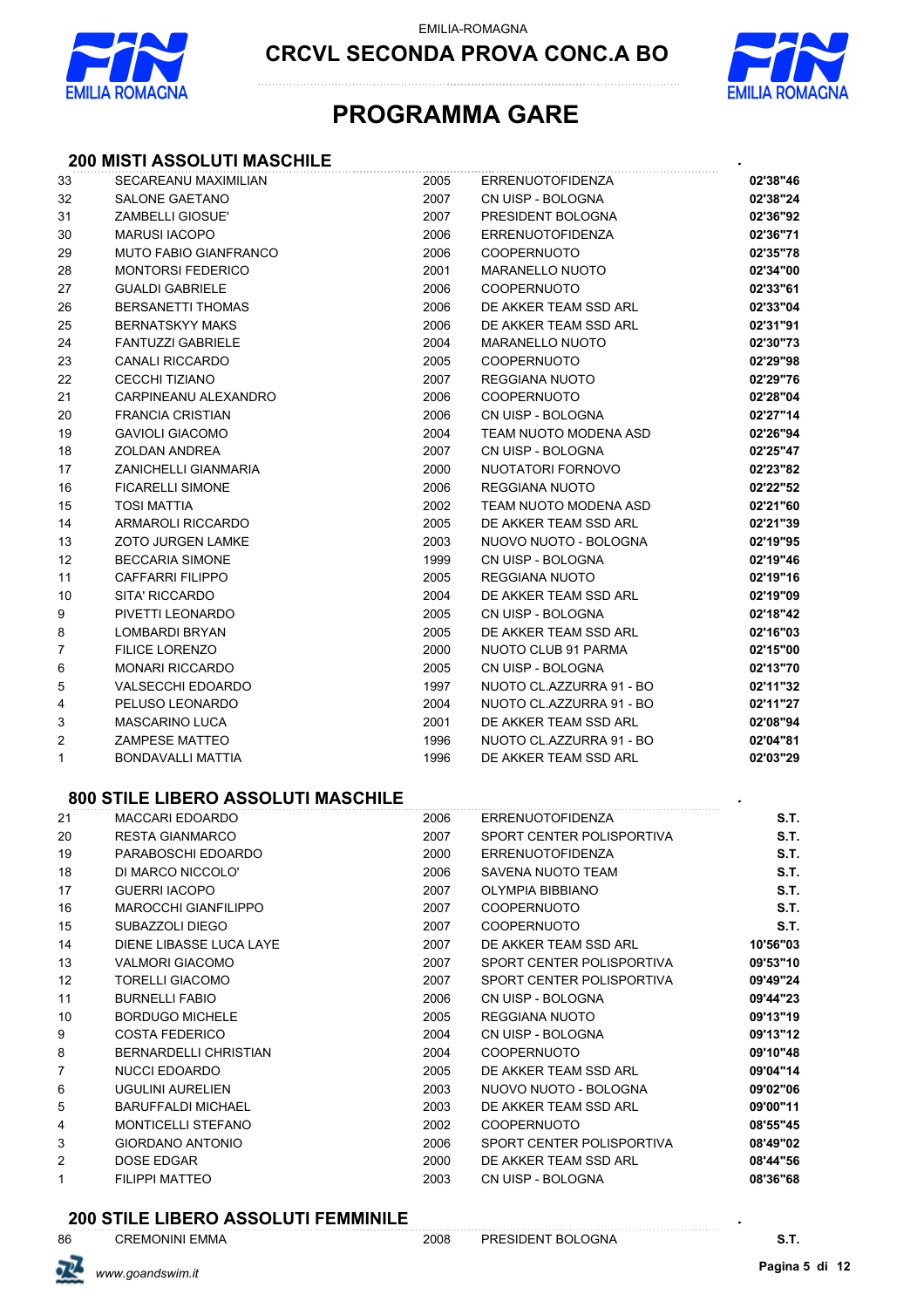



# **PROGRAMMA GARE**

| 85     | <b>VENTURA ALLEGRA</b>          | 2008 | CN UISP - BOLOGNA         | S.T.     |
|--------|---------------------------------|------|---------------------------|----------|
| 84     | <b>VILLANI DIANA</b>            | 2008 | <b>COOPERNUOTO</b>        | S.T.     |
| 83     | <b>ODORICI AGNESE</b>           | 2008 | PRESIDENT BOLOGNA         | 03'17"54 |
| 82     | AMOROSSI VIOLA                  | 2007 | <b>COOPERNUOTO</b>        | 03'01"37 |
| 81     | SUBASCIAKI CHIARA               | 2008 | PRESIDENT BOLOGNA         | 02'43"90 |
| 80     | <b>FERRETTI REBECCA</b>         | 2008 | REGGIANA NUOTO            | 02'42"56 |
| 79     | CORCIOLANI FRANCESCA            | 2008 | REGGIANA NUOTO            | 02'39"87 |
| 78     | RAVENNA PAOLA                   | 2008 | PRESIDENT BOLOGNA         | 02'39"17 |
| 77     | <b>SCOGNAMIGLIO IRENE</b>       | 2008 | CN UISP - BOLOGNA         | 02'38"81 |
| 76     | <b>MULATERI GAIA</b>            | 2008 | PRESIDENT BOLOGNA         | 02'36"76 |
| 75     | CAVALLINI AGATA                 | 2008 | DE AKKER TEAM SSD ARL     | 02'35"63 |
| 74     | <b>MANSERVISI SOFIA</b>         | 2005 | <b>IMOLANUOTO ASD</b>     | 02'35"38 |
| 73     | CATTIN CECILIA MAIA             | 2008 | MARANELLO NUOTO           | 02'35"08 |
| 72     | <b>GILIOLI AURORA</b>           | 2008 | TEAM NUOTO MODENA ASD     | 02'35"00 |
| $71$   | TALE' ELENA                     | 2007 | NUOVO NUOTO - BOLOGNA     | 02'33"26 |
| $70\,$ | <b>GOZZOLI GIULIA</b>           | 2008 | SWEET TEAM MODENA ASD     | 02'32"87 |
| 69     | <b>GIORGI MARTINA</b>           | 2005 | SWEET TEAM MODENA ASD     | 02'31"97 |
| 68     | FORESTI MARTINA                 | 2007 | PRESIDENT BOLOGNA         | 02'31"13 |
| 67     | <b>MAGLI NICOLE</b>             | 2008 | CN UISP - BOLOGNA         | 02'30"97 |
| 66     | <b>VISENTINI IRENE</b>          | 2005 | NUOVO NUOTO - BOLOGNA     | 02'30"79 |
| 65     | <b>LAZZARINI VIRGINIA</b>       | 2006 | NUOTO CLUB 91 PARMA       | 02'29"80 |
| 64     | ALIANI MARTA                    | 2006 | SPORT CENTER POLISPORTIVA | 02'28"43 |
| 63     | PIANTA EMMA                     | 2007 | PRESIDENT BOLOGNA         | 02'28"16 |
| 62     | PINI VALENTINA                  | 2008 | AMICI NUOTO VVFF MODENA   | 02'28"06 |
| 61     | <b>GORLA ELEONORA</b>           | 2007 | SAVENA NUOTO TEAM         | 02'27"94 |
| 60     | PIOLA AURORA                    | 2008 | CN UISP - BOLOGNA         | 02'27"89 |
| 59     | <b>BORRA ANNA</b>               | 2007 | SAN DONNINO SPORT SSD     | 02'27"27 |
| 58     | <b>NADINI FEDERICA</b>          | 2008 | DE AKKER TEAM SSD ARL     | 02'27"21 |
| 57     | <b>REGGIANI GINEVRA</b>         | 2008 | DE AKKER TEAM SSD ARL     | 02'26"33 |
| 56     | <b>GAMBETTA AURORA</b>          | 2006 | TEAM NUOTO MODENA ASD     | 02'26"20 |
| 55     | <b>CASO GIULIA</b>              | 2007 | REGGIANA NUOTO            | 02'25"47 |
| 54     | <b>FABBRI CAMILLA</b>           | 2007 | AMICI NUOTO VVFF MODENA   | 02'25"23 |
| 53     | <b>BATTINI LUCIA</b>            | 2006 | REGGIANA NUOTO            | 02'24"97 |
| 52     | <b>BARBERI GIULIA</b>           | 2007 | CN UISP - BOLOGNA         | 02'24"84 |
| 51     | <b>MORABITO NICOLE</b>          | 2007 | <b>MARANELLO NUOTO</b>    | 02'24"56 |
| 50     | <b>CORNIA SARA</b>              | 2006 | TEAM NUOTO MODENA ASD     | 02'24"23 |
| 49     | <b>BEGGI CARLOTTA</b>           | 2005 | <b>REGGIANA NUOTO</b>     | 02'24"11 |
| 48     | <b>MAZZA SOFIA</b>              | 2004 | COOPERNUOTO               | 02'23"88 |
| 47     | <b>SOLI ANNA</b>                | 2007 | MARANELLO NUOTO           | 02'23"72 |
| 46     | CASI AGATA                      | 2006 | REGGIANA NUOTO            | 02'23"61 |
| 45     | <b>MORINI ANGELICA</b>          | 2006 | <b>COOPERNUOTO</b>        | 02'23"43 |
| 44     | <b>SCAPOLI MARTA</b>            | 2004 | DE AKKER TEAM SSD ARL     | 02'23"17 |
| 43     | <b>FALZONI LUCIA</b>            | 2007 | AMICI NUOTO VVFF MODENA   | 02'23"13 |
| 42     | FORNACIARI CARLOTTA             | 2004 | <b>MARANELLO NUOTO</b>    | 02'22"90 |
| 41     | <b>FOSCATO MATILDA</b>          | 2008 | REGGIANA NUOTO            | 02'22"07 |
| 40     | <b>RUBINACCI ANNA</b>           | 2007 | PRESIDENT BOLOGNA         | 02'21"49 |
| 39     | <b>MARISALDI ANNA</b>           | 2008 | CN UISP - BOLOGNA         | 02'21"40 |
| 38     | LOPEZ SOFIA                     | 2006 | NUOVO NUOTO - BOLOGNA     | 02'21"17 |
| 37     | <b>ZANOLI GIULIA</b>            | 2007 | REGGIANA NUOTO            | 02'20"33 |
| 36     | CAVALCA ALESSIA                 | 2004 | SAN DONNINO SPORT SSD     | 02'20"20 |
| 35     | ROSSI MADDALENA                 | 2004 | DE AKKER TEAM SSD ARL     | 02'19"71 |
| 34     | SALVATELLI VIOLA                | 2007 | SPORT CENTER POLISPORTIVA | 02'19"70 |
| 33     | <b>TORRI SARA</b>               | 2004 | REGGIANA NUOTO            | 02'19"28 |
| 32     | <b>BIANCONI CAROLINA</b>        | 2007 | PRESIDENT BOLOGNA         | 02'19"25 |
| 31     | <b>GULMINI AGNESE</b>           | 2004 | DE AKKER TEAM SSD ARL     | 02'18"64 |
| 30     | <b>CASTELLI MARTINA</b>         | 2006 | TEAM NUOTO MODENA ASD     | 02'18"52 |
| 29     | SMITH PRINCESS LIU'             | 2007 | CN UISP - BOLOGNA         | 02'18"44 |
| 28     | TUDOR ROBERTA IOANA             | 2006 | CN UISP - BOLOGNA         | 02'17"38 |
| 27     | EVANGELISTI FRANCESCA EDELWEISS | 2006 | NUOTO CL.AZZURRA 91 - BO  | 02'17"12 |
| 26     | PEDRONI GRETA                   | 2007 | REGGIANA NUOTO            | 02'16"93 |
| 25     | <b>ZOTO ELISA</b>               | 2006 | NUOVO NUOTO - BOLOGNA     | 02'16"33 |
| 24     | SFONDRINI ANDREA                | 2003 | MARANELLO NUOTO           | 02'16"16 |

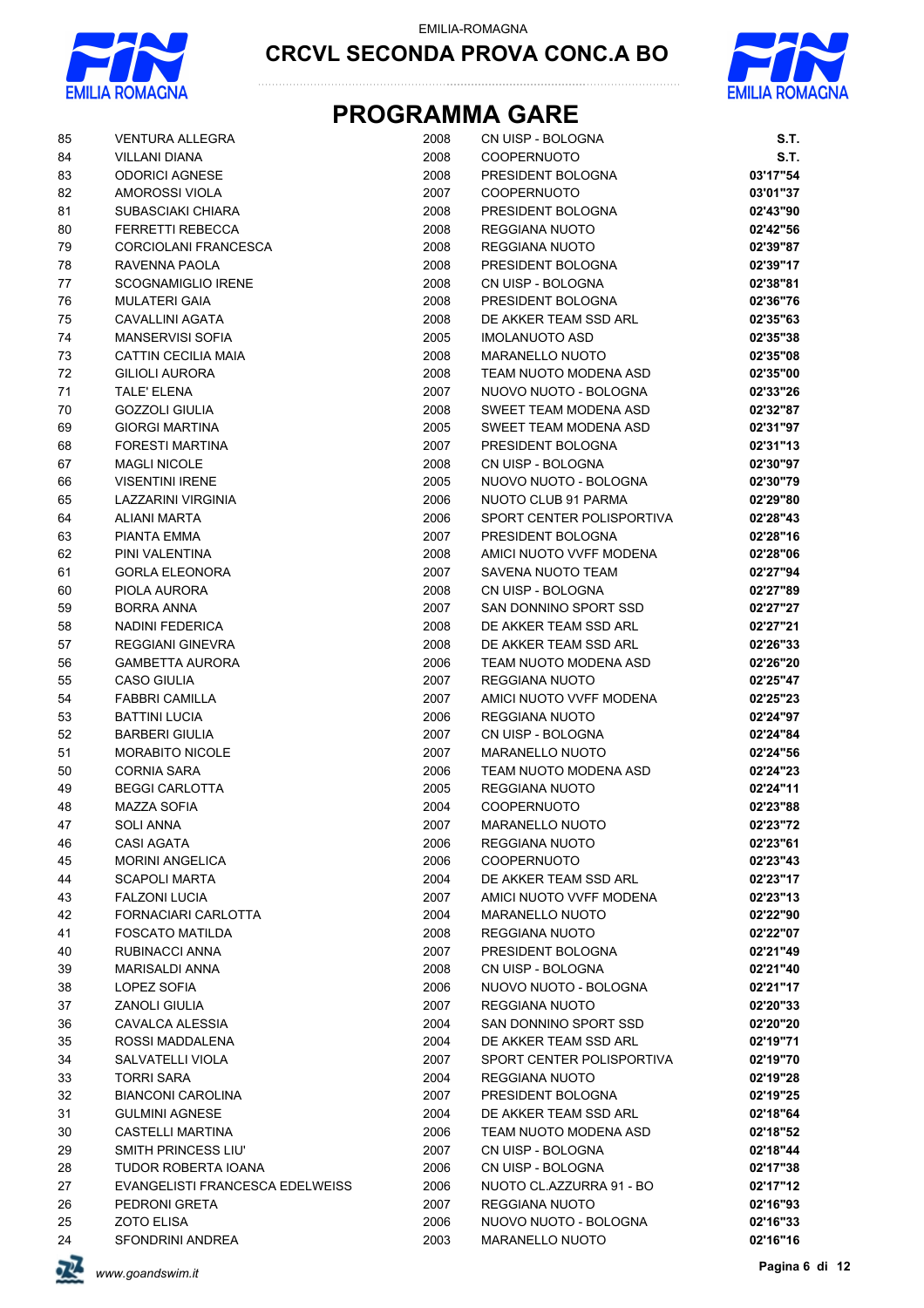



# **CRCVL SECONDA PROVA CONC.A BO**

## **PROGRAMMA GARE**

| 23             | ROSSI SUSANNA              | 2007 | AMICI NUOTO VVFF MODENA  | 02'16"01 |
|----------------|----------------------------|------|--------------------------|----------|
| 22             | BALDERACCHI VICTORIA ELISA | 2006 | NUOTO CL.AZZURRA 91 - BO | 02'15"80 |
| 21             | <b>BERSELLI ELISA</b>      | 2003 | <b>COOPERNUOTO</b>       | 02'15"60 |
| 20             | CAMPIONI CHIARA            | 2006 | CN UISP - BOLOGNA        | 02'15"14 |
| 19             | <b>SENATORE ALICE</b>      | 2003 | NUOVO NUOTO - BOLOGNA    | 02'15"02 |
| 18             | <b>GIULIANI LINDA</b>      | 2006 | TEAM NUOTO MODENA ASD    | 02'14"98 |
| 17             | <b>GUALDI BIANCA</b>       | 2005 | <b>COOPERNUOTO</b>       | 02'14"60 |
| 16             | <b>BEDESCHI MATILDA</b>    | 2006 | <b>REGGIANA NUOTO</b>    | 02'13"98 |
| 15             | DEL CARLO MARIA VITTORIA   | 2006 | <b>COOPERNUOTO</b>       | 02'13"88 |
| 14             | <b>MARTINI GIULIA</b>      | 2005 | <b>COOPERNUOTO</b>       | 02'13"78 |
| 13             | <b>ZANNONI AMANDA</b>      | 2003 | <b>COOPERNUOTO</b>       | 02'13"39 |
| 12             | SILLETTI SOPHIA AURORA     | 2006 | CN UISP - BOLOGNA        | 02'12"75 |
| 11             | <b>MARISALDI SARA</b>      | 2006 | CN UISP - BOLOGNA        | 02'11"94 |
| 10             | POSSENTI REBECCA           | 2004 | CN UISP - BOLOGNA        | 02'11"39 |
| 9              | <b>MANSERVISI CAMILLA</b>  | 2006 | NUOVO NUOTO - BOLOGNA    | 02'11"16 |
| 8              | CALZOLARI ALICE            | 2004 | CN UISP - BOLOGNA        | 02'10"70 |
| $\overline{7}$ | PERRONE ANNA LUCIA         | 2006 | CN UISP - BOLOGNA        | 02'10"20 |
| 6              | D'APOLITO GAYA             | 2006 | NUOVO NUOTO - BOLOGNA    | 02'08"95 |
| 5              | <b>BERTOCCHI GIULIA</b>    | 2006 | CN UISP - BOLOGNA        | 02'08"60 |
| 4              | COCCONCELLI BEATRICE       | 2004 | NUOTO CL.AZZURRA 91 - BO | 02'07"03 |
| 3              | SAVOIA FEDERICA            | 2002 | <b>REGGIANA NUOTO</b>    | 02'06"23 |
| $\overline{2}$ | <b>MECUGNI MARTINA</b>     | 2003 | TEAM NUOTO MODENA ASD    | 02'06"20 |
| $\mathbf{1}$   | <b>BIASIBETTI HELENA</b>   | 2002 | NUOTO CL.AZZURRA 91 - BO | 02'03"06 |

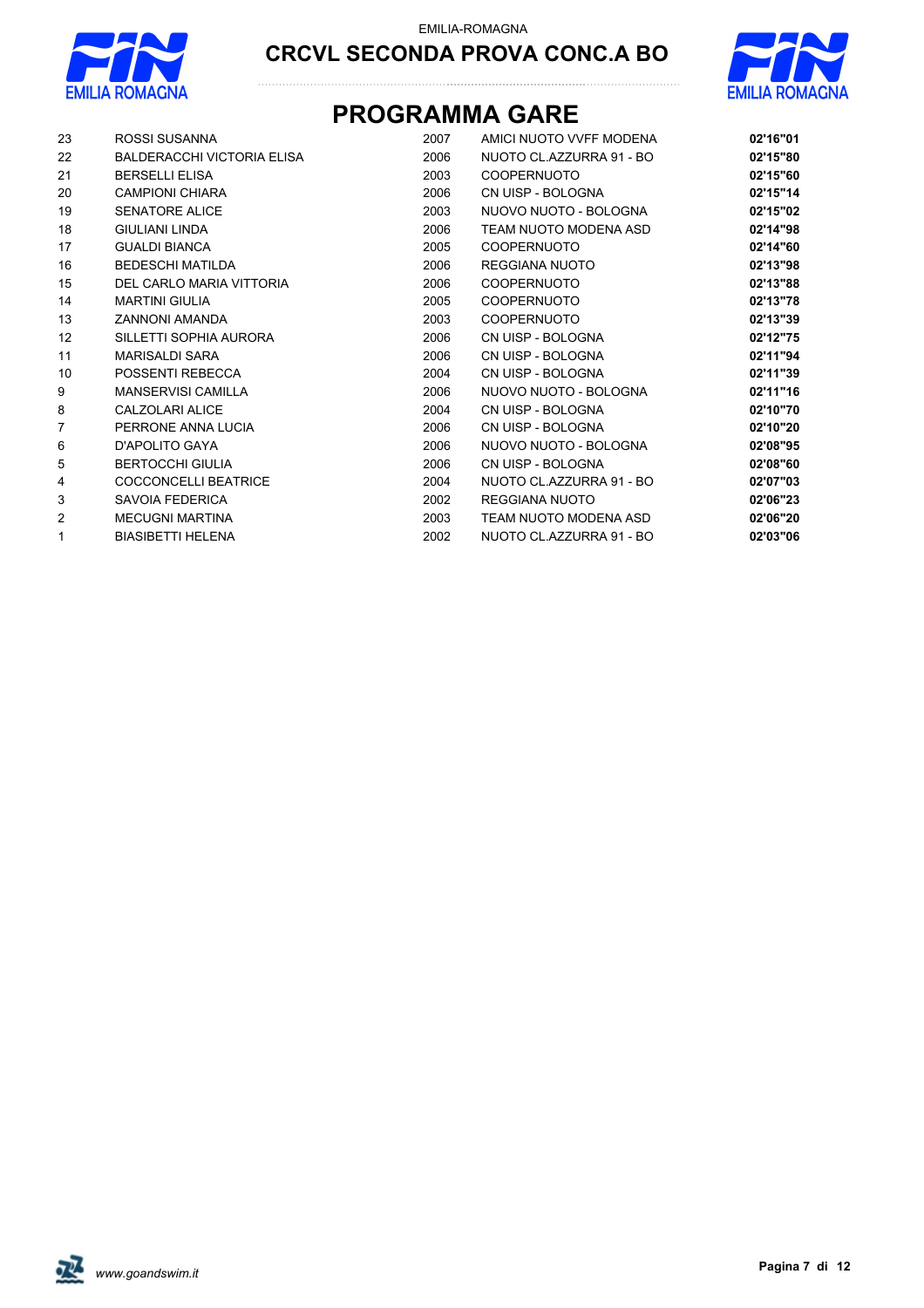

**CRCVL SECONDA PROVA CONC.A BO**



## **PROGRAMMA GARE**

### **100 DORSO ASSOLUTI FEMMINILE** *.*

| 59       | <b>SANMARTINI GAIA</b>     | 2008 | RECORD NUOTO CLUB - BO   | S.T.                 |
|----------|----------------------------|------|--------------------------|----------------------|
| 58       | <b>GOZZOLI ANNA</b>        | 2008 | TEAM NUOTO MODENA ASD    | 01'33"58             |
| 57       | FORTINI MIRANDA            | 2008 | CN UISP - BOLOGNA        | 01'27"08             |
| 56       | <b>MADDALUNI ILENIA</b>    | 2008 | CN UISP - BOLOGNA        | 01'24"06             |
| 55       | <b>MANGIONE ELETTRA</b>    | 2007 | PRESIDENT BOLOGNA        | 01'23"79             |
| 54       | AMKRANG NATTATIDA          | 2008 | CN UISP - BOLOGNA        | 01'23"16             |
| 53       | <b>BERTOCCHI YILIN</b>     | 2008 | RECORD NUOTO CLUB - BO   | 01'23"09             |
| 52       | <b>MAGGIO IRIS</b>         | 2008 | PRESIDENT BOLOGNA        | 01'22"37             |
| 51       | <b>COLUCCI FRANCESCA</b>   | 2008 | CN UISP - BOLOGNA        | 01'22"21             |
| 50       | <b>SOLI MARIA VITTORIA</b> | 2008 | <b>COOPERNUOTO</b>       | 01'22"10             |
| 49       | ALBORESI CARLOTTA          | 2005 | <b>COOPERNUOTO</b>       | 01'20"96             |
| 48       | DALLACASA LUCREZIA         | 2008 | <b>OLYMPIA BIBBIANO</b>  | 01'20"64             |
| 47       | <b>MATURO ERICA</b>        | 2007 | <b>MARANELLO NUOTO</b>   | 01'20"43             |
| 46       | <b>MENZIANI ELISA</b>      | 2008 | AMICI NUOTO VVFF MODENA  | 01'20"27             |
| 45       | CASALINI ANNA              | 2006 | REGGIANA NUOTO           | 01'19"38             |
| 44       | <b>BENATI ELENA</b>        | 2007 | <b>COOPERNUOTO</b>       | 01'18"45             |
| 43       | <b>MOTTA LINDA</b>         | 2007 | CN UISP - BOLOGNA        | 01'17"82             |
| 42       | BERGONZI LUISANNA MARIA    | 2007 | NUOTATORI FORNOVO        | 01'17"76             |
| 41       | D'INGIANNI AURORA          | 2008 | TEAM NUOTO MODENA ASD    | 01'17"73             |
| 40       | <b>CALCAMUGGI VITTORIA</b> | 2007 | REGGIANA NUOTO           | 01'17"40             |
| 39       | <b>TANNOIA ASIA</b>        | 2008 | CN UISP - BOLOGNA        | 01'16"57             |
| 38       | CODELUPPI MATILDE          | 2008 | REGGIANA NUOTO           | 01'16"44             |
| 37       | <b>MILANI CARLOTTA</b>     | 2007 | NUOVO NUOTO - BOLOGNA    | 01'16"00             |
| 36       | <b>ZANETTI GAIA</b>        | 2008 | CN UISP - BOLOGNA        | 01'15"77             |
| 35       | DE CARLI ELENA             | 2007 | DE AKKER TEAM SSD ARL    | 01'15"47             |
| 34       | URSOMANNO SOFIA            | 2006 | COOPERNUOTO              | 01'15"01             |
| 33       | <b>MAURA FRANCESCA</b>     | 2004 | NUOTO CLUB 91 PARMA      | 01'14"60             |
| 32       | POCOVNICU BIANCA LARISSA   | 2008 | SAVENA NUOTO TEAM        | 01'14"02             |
| 31       | <b>MERLI ARIANNA</b>       | 2007 | <b>MARANELLO NUOTO</b>   | 01'13"79             |
| $30\,$   | <b>MAGRI LUCILLA</b>       | 2008 | CN UISP - BOLOGNA        | 01'13"78             |
|          | <b>LEGNARO ILENIA</b>      | 2006 | <b>IMOLANUOTO ASD</b>    | 01'13"58             |
| 29<br>28 | <b>SALOMONI MARIASOLE</b>  | 2007 | DE AKKER TEAM SSD ARL    | 01'13"40             |
| 27       | <b>MARTELLI GIULIA</b>     | 2006 | NUOVO NUOTO - BOLOGNA    | 01'13"40             |
|          |                            |      | RECORD NUOTO CLUB - BO   |                      |
| 26       | <b>CABRI ILARIA</b>        | 2001 |                          | 01'12"99             |
| 25       | <b>CABRINI BIANCA</b>      | 2005 | NUOTO CLUB 91 PARMA      | 01'12"99             |
| 24       | <b>TURRINI ANNALISA</b>    | 2007 | NUOVO NUOTO - BOLOGNA    | 01'12"97             |
| 23       | <b>METAJ ALESSIA</b>       | 2008 | CN UISP - BOLOGNA        | 01'12"89             |
| 22       | <b>CAPRARA GRETA</b>       | 2006 | COOPERNUOTO              | 01'12"72<br>01'12"64 |
| 21       | <b>LEIBOVA ERICA</b>       | 2007 | ERRENUOTOFIDENZA         |                      |
| 20       | SOLI ANNA                  | 2007 | <b>MARANELLO NUOTO</b>   | 01'12"56             |
| 19       | PRUNESTI' SOFIA            | 2007 | PRESIDENT BOLOGNA        | 01'12"31             |
| 18       | MILAZZO GIADA              | 2007 | NUOVO NUOTO - BOLOGNA    | 01'11"98             |
| 17       | DALL'OLIO MATILDE          | 2006 | NUOTO CL.AZZURRA 91 - BO | 01'11"90             |
| 16       | OLIVI MATILDE              | 2006 | TEAM NUOTO MODENA ASD    | 01'11"74             |
| 15       | <b>BURNELLI MARTINA</b>    | 2008 | CN UISP - BOLOGNA        | 01'11"57             |
| 14       | <b>SGOBERTI GIORGIA</b>    | 2005 | CN UISP - BOLOGNA        | 01'11"47             |
| 13       | <b>BELCASTRO ALICE</b>     | 2006 | <b>MARANELLO NUOTO</b>   | 01'11"32             |
| 12       | <b>RUBINI GINEVRA</b>      | 2007 | NUOTATORI FORNOVO        | 01'10"67             |
| 11       | FIORUCCI LUCREZIA          | 2000 | CN UISP - BOLOGNA        | 01'10"27             |
| 10       | ROSINI ELEONORA VELIA      | 2007 | CN UISP - BOLOGNA        | 01'09"93             |
| 9        | <b>FAIETTI GIORGIA</b>     | 2005 | <b>COOPERNUOTO</b>       | 01'09"71             |
| 8        | <b>GIROTTI ERICA</b>       | 2005 | NUOTO CL.AZZURRA 91 - BO | 01'09"31             |
| 7        | <b>TOTTI ALESSIA</b>       | 2002 | DE AKKER TEAM SSD ARL    | 01'09"04             |
| 6        | ROSSANO MARIKA             | 2005 | CN UISP - BOLOGNA        | 01'08"96             |
| 5        | FANTUZZI MATILDE           | 2003 | REGGIANA NUOTO           | 01'07"77             |
| 4        | <b>BOMBARDA ALICE</b>      | 2002 | DE AKKER TEAM SSD ARL    | 01'07"44             |
| 3        | <b>TRABANELLI GIULIA</b>   | 2000 | DE AKKER TEAM SSD ARL    | 01'06"94             |
| 2        | <b>VACCHI BEATRICE</b>     | 2006 | CN UISP - BOLOGNA        | 01'06"77             |
| 1        | COCCONCELLI COSTANZA       | 2002 | NUOTO CL.AZZURRA 91 - BO | 01'01"17             |

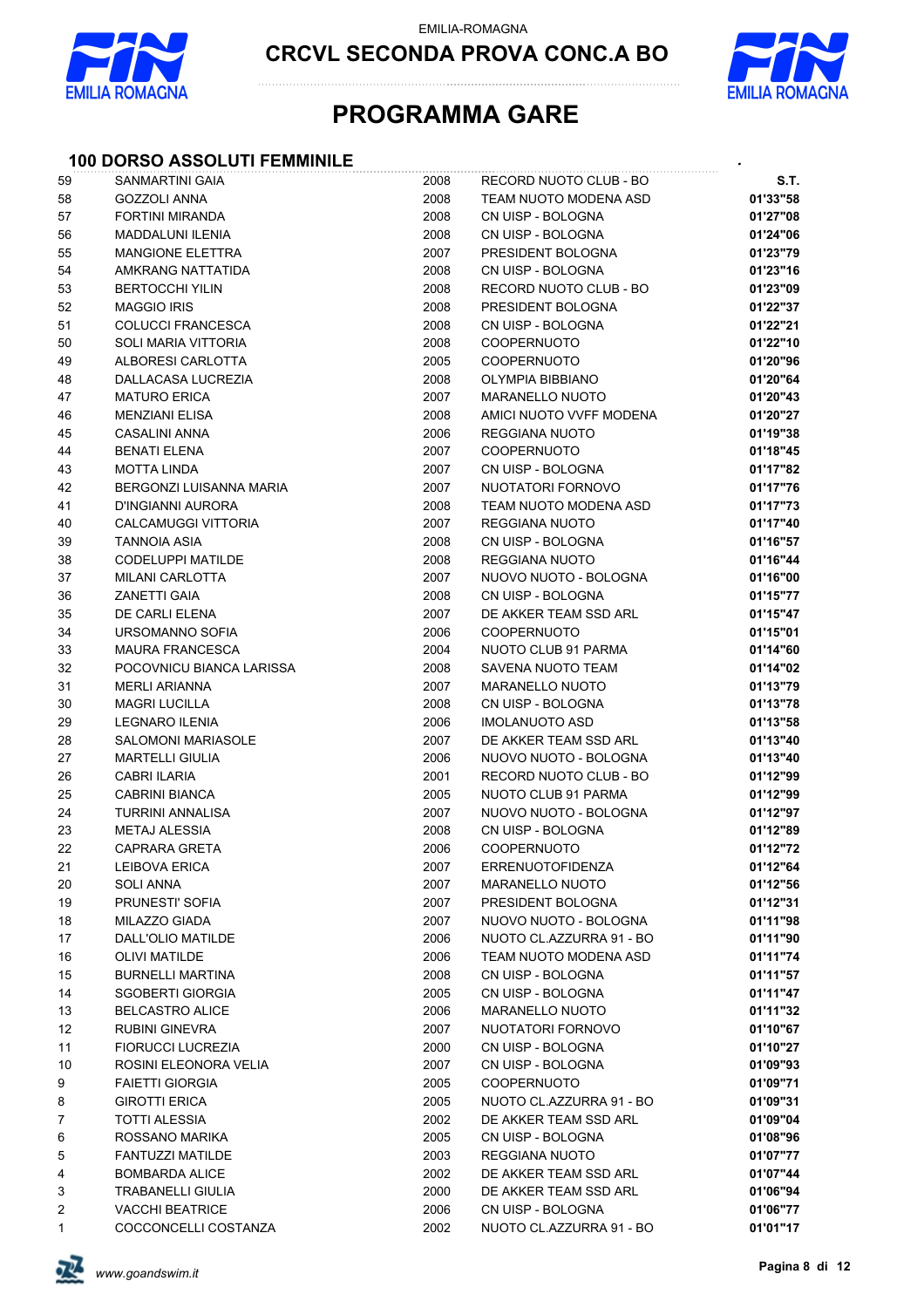



## **PROGRAMMA GARE**

### **50 RANA ASSOLUTI FEMMINILE** *.*

| 31             | ALBERANI MADDALENA                 | 2006 | NUOTATORI FORNOVO                     | S.T.     |
|----------------|------------------------------------|------|---------------------------------------|----------|
| 30             | CASTELLI MARTINA                   | 2006 | TEAM NUOTO MODENA ASD                 | 01'30"00 |
| 29             | SICOLO GAIA                        | 2006 | NUOTO CL.AZZURRA 91 - BO              | 00'42"15 |
| 28             | STANZANI ALESSIA                   | 2006 | RECORD NUOTO CLUB - BO                | 00'41"55 |
| 27             | <b>FRANZAROLI MARGHERITA</b>       | 2004 | RECORD NUOTO CLUB - BO                | 00'41"26 |
| 26             | <b>VINCENZI TEA</b>                | 2006 | DE AKKER TEAM SSD ARL                 | 00'41"08 |
| 25             | <b>GIORDANO MARTINA</b>            | 2005 | CIRCOLO SPORTIVO GDF<br><b>MODENA</b> | 00'39"65 |
| 24             | ZACCARINI ALESSIA                  | 2006 | <b>MARANELLO NUOTO</b>                | 00'39"31 |
| 23             | <b>GHINI AMANDA</b>                | 2003 | RECORD NUOTO CLUB - BO                | 00'38"27 |
| 22             | <b>VILLANI AURORA</b>              | 2004 | NUOTO CLUB 91 PARMA                   | 00'37"09 |
| 21             | PIERANTONI GINEVRA                 | 2005 | <b>COOPERNUOTO</b>                    | 00'37"05 |
| 20             | <b>VENTURA GINEVRA</b>             | 2006 | CN UISP - BOLOGNA                     | 00'37"03 |
| 19             | <b>MICHELI ELENA</b>               | 2005 | NUOTO CLUB 91 PARMA                   | 00'36"76 |
| 18             | <b>TALE' FRANCESCA</b>             | 2005 | NUOVO NUOTO - BOLOGNA                 | 00'36"61 |
| 17             | <b>RECCHIONI BEATRICE</b>          | 2006 | CN UISP - BOLOGNA                     | 00'36"51 |
| 16             | <b>DONZELLI CAMILLA</b>            | 2003 | NUOTO CLUB 91 PARMA                   | 00'35"92 |
| 15             | <b>TIBALDI MARGHERITA</b>          | 2004 | <b>ERRENUOTOFIDENZA</b>               | 00'35"71 |
| 14             | <b>MARTONE DENISE</b>              | 2003 | NUOTO CLUB 91 PARMA                   | 00'35"43 |
| 13             | <b>FORNASARI ERIKA</b>             | 2006 | CN UISP - BOLOGNA                     | 00'35"42 |
| 12             | <b>VACCARI ELISA</b>               | 2002 | CN UISP - BOLOGNA                     | 00'35"36 |
| 11             | PASQUALINI SARA                    | 2002 | DE AKKER TEAM SSD ARL                 | 00'35"04 |
| 10             | <b>ROSSI LUCREZIA</b>              | 2000 | DE AKKER TEAM SSD ARL                 | 00'34"90 |
| 9              | PERSEGATI LUDOVICA                 | 2002 | <b>COOPERNUOTO</b>                    | 00'34"68 |
| 8              | RUSSO ROSANNA CLAUDIA              | 2004 | CN UISP - BOLOGNA                     | 00'34"50 |
| $\overline{7}$ | <b>GIORGI PIERFRANCESCHI SOFIA</b> | 2000 | NUOTO CLUB 91 PARMA                   | 00'34"48 |
| 6              | DASCANIO AURORA                    | 2004 | NUOTO CL.AZZURRA 91 - BO              | 00'33"51 |
| 5              | DE SIMONE ALICE                    | 2004 | DE AKKER TEAM SSD ARL                 | 00'33"16 |
| 4              | <b>GIANGIORGI SVEVA</b>            | 2004 | DE AKKER TEAM SSD ARL                 | 00'33"07 |
| 3              | <b>CERCHIER MATILDE</b>            | 2001 | NUOTO CL.AZZURRA 91 - BO              | 00'32"80 |
| $\overline{c}$ | CAVAGNOLI VANESSA                  | 2001 | NUOTO CL.AZZURRA 91 - BO              | 00'32"77 |
| 1              | <b>GUSPERTI SARA</b>               | 2001 | NUOTO CL.AZZURRA 91 - BO              | 00'32"19 |

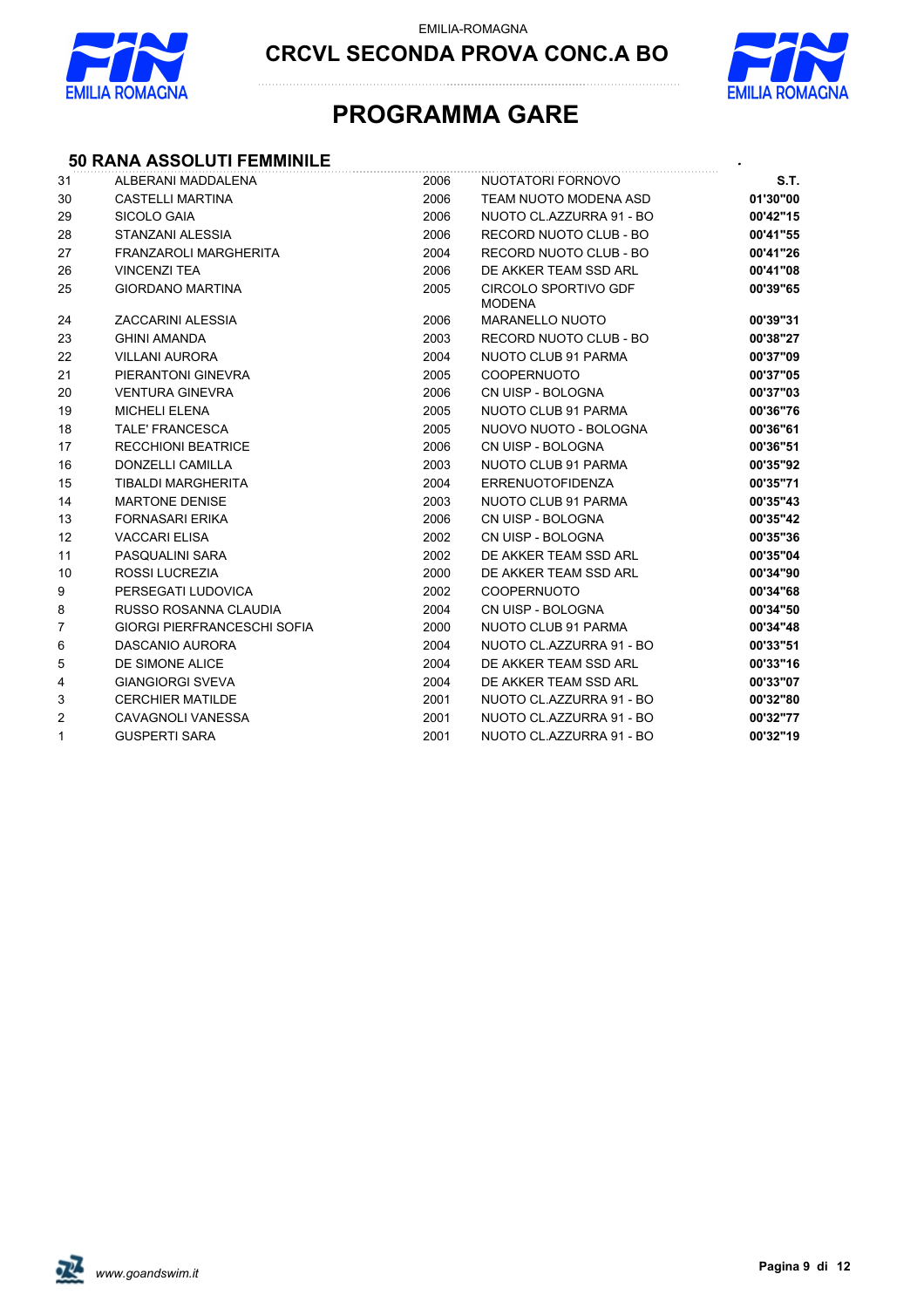



## **PROGRAMMA GARE**

### **200 FARFALLA ASSOLUTI FEMMINILE** *.*

| 27             | <b>BOARI ASIA</b>          | 2008 | SAVENA NUOTO TEAM         | 02'58"48 |
|----------------|----------------------------|------|---------------------------|----------|
| 26             | <b>IACCONI GIULIA</b>      | 2007 | <b>MARANELLO NUOTO</b>    | 02'48"97 |
| 25             | <b>GUALANDI EMMA</b>       | 2007 | DE AKKER TEAM SSD ARL     | 02'47"40 |
| 24             | <b>FIORETTI BENEDETTA</b>  | 2007 | NUOTATORI FORNOVO         | 02'45"38 |
| 23             | <b>CRINI GIULIA</b>        | 2005 | SAVENA NUOTO TEAM         | 02'45"21 |
| 22             | <b>MICHELINI SARA</b>      | 2005 | <b>COOPERNUOTO</b>        | 02'43"81 |
| 21             | <b>ZANNONI AMANDA</b>      | 2003 | <b>COOPERNUOTO</b>        | 02'42"05 |
| 20             | <b>CORNINI SERENA</b>      | 2006 | SPORT CENTER POLISPORTIVA | 02'41"05 |
| 19             | SOGLIA MARTA               | 2002 | NUOVO NUOTO - BOLOGNA     | 02'41"01 |
| 18             | <b>BOLOGNESE CELESTE</b>   | 2006 | NUOVO NUOTO - BOLOGNA     | 02'39"39 |
| 17             | PIOVANI ARIANNA            | 2004 | REGGIANA NUOTO            | 02'37"56 |
| 16             | <b>MORINI ANGELICA</b>     | 2006 | <b>COOPERNUOTO</b>        | 02'35"88 |
| 15             | <b>MONTERUMISI MELISSA</b> | 2003 | NUOVO NUOTO - BOLOGNA     | 02'35"57 |
| 14             | <b>BLASI ARIANNA</b>       | 2008 | <b>MARANELLO NUOTO</b>    | 02'33"76 |
| 13             | <b>LUGLI MARTINA</b>       | 2004 | <b>REGGIANA NUOTO</b>     | 02'31"81 |
| 12             | <b>CANOSSA LARA</b>        | 2004 | REGGIANA NUOTO            | 02'30"68 |
| 11             | <b>SOGLIA IRENE</b>        | 2005 | NUOVO NUOTO - BOLOGNA     | 02'29"18 |
| 10             | <b>BIANCONI GIULIA</b>     | 2003 | DE AKKER TEAM SSD ARL     | 02'26"80 |
| 9              | <b>FLAMIGNI ALICE</b>      | 2006 | CN UISP - BOLOGNA         | 02'25"77 |
| 8              | <b>LOMBARDI ELLYSON</b>    | 2003 | DE AKKER TEAM SSD ARL     | 02'24"52 |
| $\overline{7}$ | <b>BIGIANI MARTINA</b>     | 2004 | CN UISP - BOLOGNA         | 02'23"52 |
| 6              | CAVAGNOLI VANESSA          | 2001 | NUOTO CL.AZZURRA 91 - BO  | 02'23"35 |
| 5              | COCCONCELLI COSTANZA       | 2002 | NUOTO CL.AZZURRA 91 - BO  | 02'23"34 |
| 4              | ALDROVANDI GRETA           | 2003 | <b>COOPERNUOTO</b>        | 02'23"18 |
| 3              | <b>BRUNETTI LINDA</b>      | 2003 | DE AKKER TEAM SSD ARL     | 02'20"08 |
| $\overline{2}$ | POSSENTI REBECCA           | 2004 | CN UISP - BOLOGNA         | 02'19"74 |
| $\mathbf{1}$   | <b>ZAMBELLI GIULIA</b>     | 2005 | NUOTO CL.AZZURRA 91 - BO  | 02'13"38 |

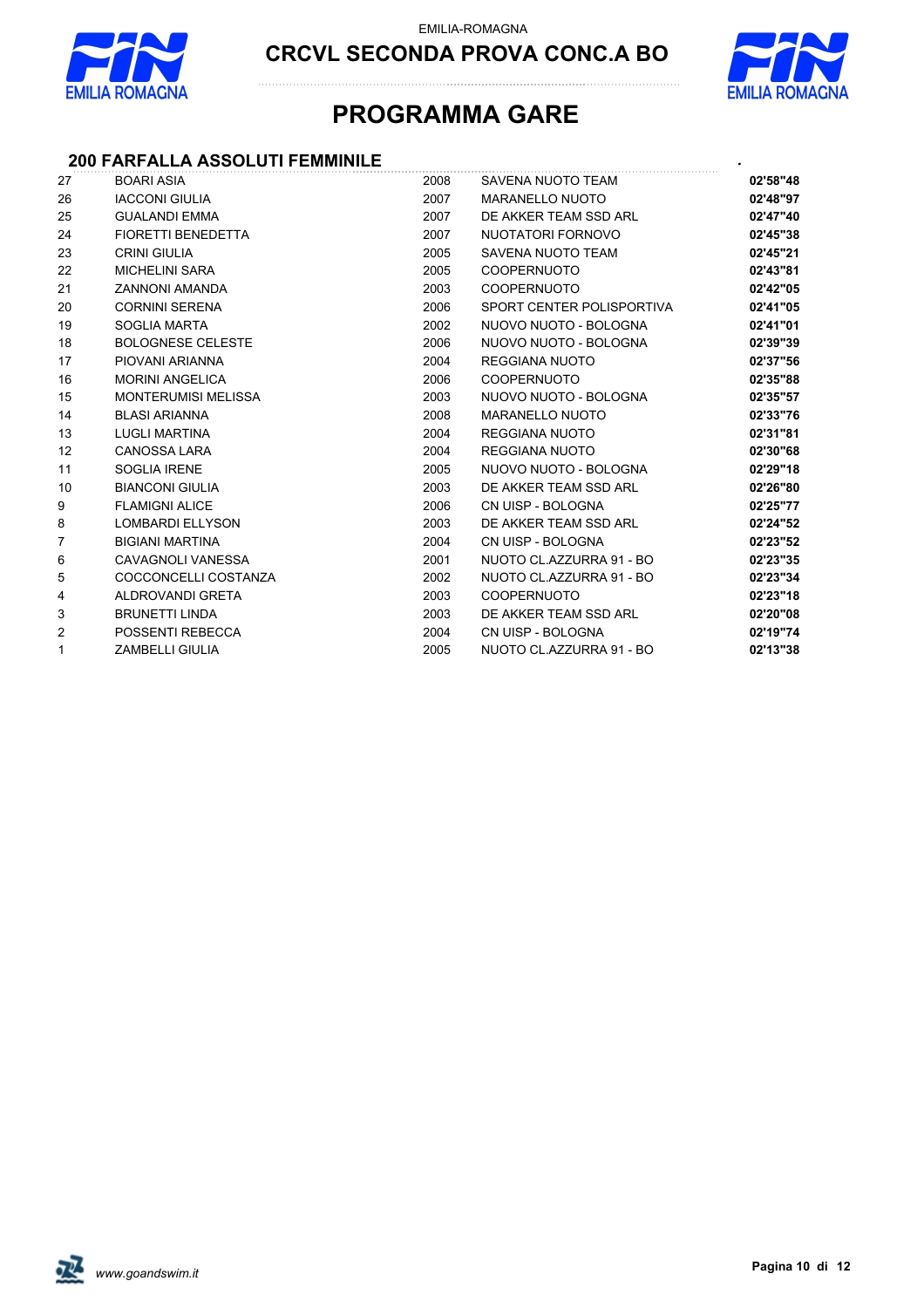

**CRCVL SECONDA PROVA CONC.A BO**



## **PROGRAMMA GARE**

### **200 MISTI ASSOLUTI FEMMINILE** *.*

| 58       | <b>GALLINGANI GAIA</b>                            | 2007         | NUOTATORI FORNOVO                            | S.T.                 |
|----------|---------------------------------------------------|--------------|----------------------------------------------|----------------------|
| 57       | SAVI CARLOTTA                                     | 2006         | NUOTATORI FORNOVO                            | <b>S.T.</b>          |
| 56       | POCOVNICU BIANCA LARISSA                          | 2008         | SAVENA NUOTO TEAM                            | S.T.                 |
| 55       | <b>VILLANI DIANA</b>                              | 2008         | <b>COOPERNUOTO</b>                           | 03'21"08             |
| 54       | AMOROSSI VIOLA                                    | 2007         | <b>COOPERNUOTO</b>                           | 03'08"13             |
| 53       | <b>HILBE GIULIA</b>                               | 2008         | CN UISP - BOLOGNA                            | 03'07"41             |
| 52       | LIGABUE MATILDE                                   | 2007         | OLYMPIA BIBBIANO                             | 03'05"84             |
| 51       | <b>BRANDOLI MARTINA</b>                           | 2007         | <b>MARANELLO NUOTO</b>                       | 02'59"48             |
| 50       | <b>MAGGI ENRICA</b>                               | 2007         | NUOTATORI FORNOVO                            | 02'57"76             |
| 49       | <b>TANNOIA ASIA</b>                               | 2008         | CN UISP - BOLOGNA                            | 02'57"65             |
| 48       | ALBORESI CARLOTTA                                 | 2005         | <b>COOPERNUOTO</b>                           | 02'57"60             |
| 47       | CASTELLAZZI ILARIA                                | 2008         | DE AKKER TEAM SSD ARL                        | 02'56"70             |
| 46       | <b>CESARI GIULIA</b>                              | 2008         | CN UISP - BOLOGNA                            | 02'56"52             |
| 45       | PAGLIANI DEGUO IRENE                              | 2008         | MARANELLO NUOTO                              | 02'55"76             |
| 44       | <b>GHELFI SILDE</b>                               | 2008         | <b>COOPERNUOTO</b>                           | 02'55"36             |
| 43       | STANZANI ALESSIA                                  | 2006         | RECORD NUOTO CLUB - BO                       | 02'55"26             |
| 42       | <b>ZANICHELLI NOEMI</b>                           | 2007         | NUOTATORI FORNOVO                            | 02'53"89             |
| 41       | <b>FRAGOSI NICOLE</b>                             | 2006         | NUOTO CLUB 91 PARMA                          | 02'53"17             |
| 40       | <b>BATTISTELLI VITTORIA</b>                       | 2007         | DE AKKER TEAM SSD ARL                        | 02'51"64             |
| 39       | <b>MAROTTA LUDOVICA</b>                           | 2008         | AMICI NUOTO VVFF MODENA                      | 02'51"47             |
| 38       | URSOMANNO SOFIA                                   | 2006         | <b>COOPERNUOTO</b>                           | 02'48"84             |
| 37       | RAMENGHI ANNA ELENA                               | 2008         | <b>IMOLANUOTO ASD</b>                        | 02'47"51             |
| 36       | <b>SALOMONI MARIASOLE</b>                         | 2007         | DE AKKER TEAM SSD ARL                        | 02'47"30             |
| 35       | <b>SFONDRINI NICOLE</b>                           | 2005         | <b>MARANELLO NUOTO</b>                       | 02'45"72             |
| 34       | <b>GARUTTI SOFIA</b>                              | 2007         | DE AKKER TEAM SSD ARL                        | 02'45"45             |
| 33       | <b>BRINTAZZOLI CHIARA</b>                         | 2005         | <b>IMOLANUOTO ASD</b>                        | 02'44"83             |
| 32       | DE LUCA GIORGIA                                   | 2007         | CN UISP - BOLOGNA                            | 02'43"46             |
| 31       | <b>MICHELINI SARA</b>                             | 2005         | <b>COOPERNUOTO</b>                           | 02'42"54             |
| 30       | <b>LEIBOVA ERICA</b>                              | 2007<br>2006 | <b>ERRENUOTOFIDENZA</b>                      | 02'42"04             |
| 29<br>28 | <b>SCARABELLI SOFIA</b><br><b>FOSCATO MATILDA</b> | 2008         | REGGIANA NUOTO<br>REGGIANA NUOTO             | 02'41"84<br>02'41"46 |
| 27       | MILAZZO GIADA                                     | 2007         | NUOVO NUOTO - BOLOGNA                        | 02'40"60             |
| 26       | <b>CASARI NOEMI</b>                               | 2007         | CN UISP - BOLOGNA                            | 02'40"27             |
| 25       | <b>SOGLIA IRENE</b>                               | 2005         | NUOVO NUOTO - BOLOGNA                        | 02'40"25             |
| 24       | <b>COCCI IRENE CATERINA</b>                       | 2005         | NUOVO NUOTO - BOLOGNA                        | 02'39"60             |
| 23       | CAPRARA GRETA                                     | 2006         | COOPERNUOTO                                  | 02'38"37             |
| 22       | <b>CIMATTI LISA</b>                               | 2007         | DE AKKER TEAM SSD ARL                        | 02'37"71             |
| 21       | <b>BONETALLI AURORA</b>                           | 2005         | NUOVO NUOTO - BOLOGNA                        | 02'37"65             |
| 20       | <b>BELCASTRO ALICE</b>                            | 2006         | MARANELLO NUOTO                              | 02'37"43             |
| 19       | <b>MEDICI LAURA</b>                               | 2007         | <b>MARANELLO NUOTO</b>                       | 02'35"87             |
| 18       | <b>VALISI GIADA</b>                               | 2003         | CN UISP - BOLOGNA                            | 02'35"63             |
| 17       | LOPEZ SOFIA                                       | 2006         | NUOVO NUOTO - BOLOGNA                        | 02'35"04             |
| 16       | <b>BONACCORSI ALESSIA</b>                         | 2002         | NUOTATORI FORNOVO                            | 02'34"46             |
| 15       | <b>CUDIA MARTINA</b>                              | 2004         | RECORD NUOTO CLUB - BO                       | 02'34"39             |
| 14       | <b>DJEBALI INES</b>                               | 2007         | <b>CIRCOLO SPORTIVO GDF</b><br><b>MODENA</b> | 02'33"44             |
| 13       | PERSEGATI LUDOVICA                                | 2002         | <b>COOPERNUOTO</b>                           | 02'33"28             |
| 12       | <b>FAIETTI GIORGIA</b>                            | 2005         | <b>COOPERNUOTO</b>                           | 02'32"47             |
| 11       | DE SIMONE ALICE                                   | 2004         | DE AKKER TEAM SSD ARL                        | 02'30"92             |
| 10       | <b>BERSELLI ELISA</b>                             | 2003         | <b>COOPERNUOTO</b>                           | 02'30"15             |
| 9        | <b>CAMPESTRI REBECCA</b>                          | 2006         | NUOVO NUOTO - BOLOGNA                        | 02'29"25             |
| 8        | <b>TOTTI ALESSIA</b>                              | 2002         | DE AKKER TEAM SSD ARL                        | 02'28"49             |
| 7        | <b>GUERRA GIORGIA</b>                             | 2000         | DE AKKER TEAM SSD ARL                        | 02'27"68             |
| 6        | PERRONE ANNA LUCIA                                | 2006         | CN UISP - BOLOGNA                            | 02'26"08             |
| 5        | <b>MANSERVISI CAMILLA</b>                         | 2006         | NUOVO NUOTO - BOLOGNA                        | 02'23"49             |
| 4        | <b>CIRIESI MARTINA</b>                            | 2001         | NUOTO CL.AZZURRA 91 - BO                     | 02'23"39             |
| 3        | LAQUINTANA SONIA                                  | 2001         | NUOTO CL.AZZURRA 91 - BO                     | 02'22"28             |
| 2        | <b>MORINI SOFIA</b>                               | 2003         | <b>COOPERNUOTO</b>                           | 02'21"86             |
| 1        | <b>REBUSCO GIULIA</b>                             | 2001         | NUOTO CL.AZZURRA 91 - BO                     | 02'18"29             |